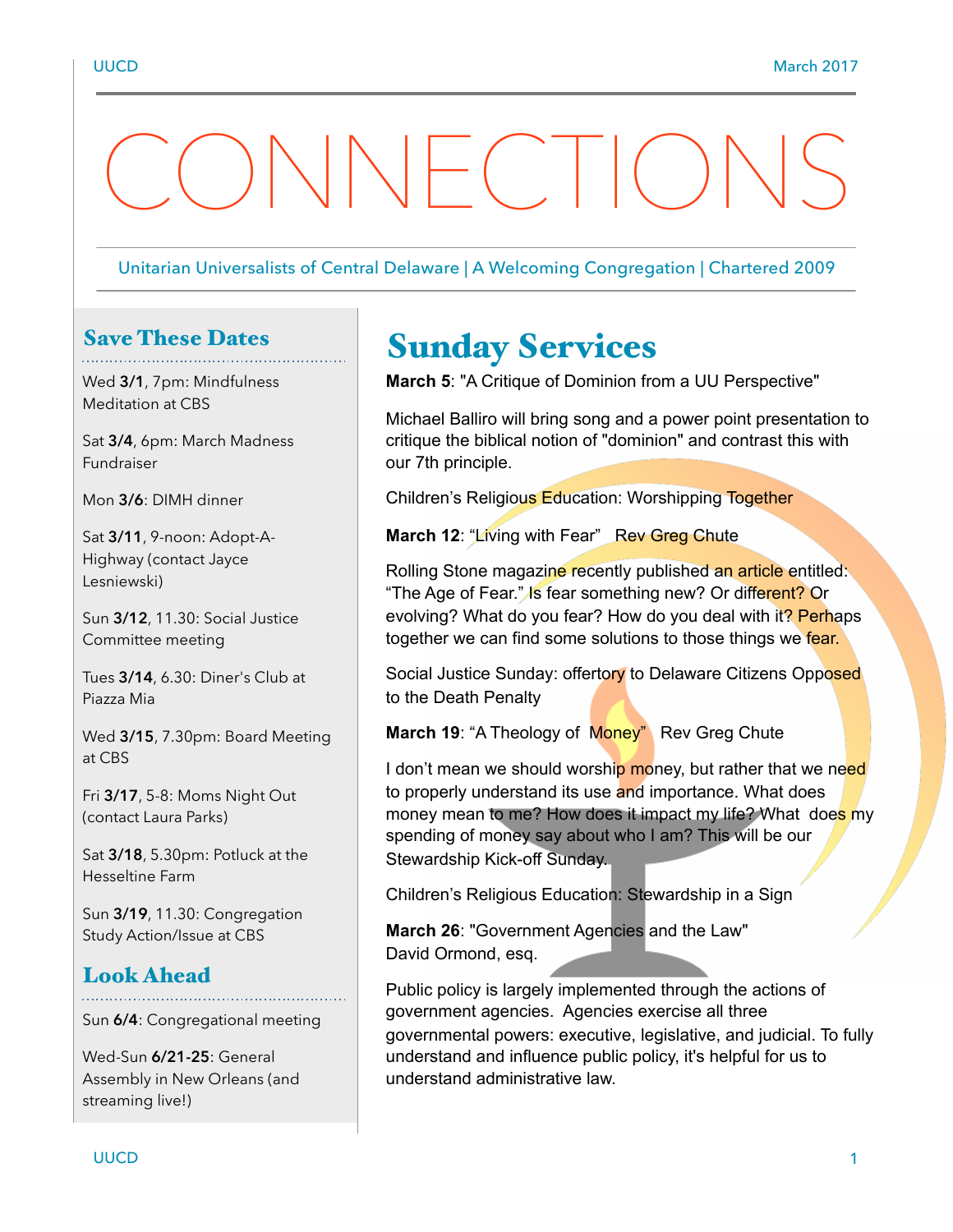

Meet A Board Member

He's an attorney, a father, and a man about town. Get to know Jayce Lesniewski, your secretary.



- What is your favorite part of UUCD service? **I like the offering because someone always messes it up and snack time**. (Last week it was Leigh Hesseltine who messed it up. He told me that he's just lost without Cindy.)
- What books are you reading these days? **A People's History of the United States, H is for Hawk, and A Dance with Dragons.**
- What is your favorite kind of pizza? **New Haven style white clam.**

Is there something you'd like to know about a board member but were afraid to ask? Let me ask for you. Email suggestions to [laura.e.parks@gmail.com](mailto:laura.e.parks@gmail.com).

#### *UUCD Stewardship*

Dear Members & Friends,

Well here it is: that time of year again. It's time to renew our financial commitment to UUCD.

 I know I don't need to go into all the details, the long list of expenses, the long list of benefits. We all have our favorite reasons for belonging to this religious community; and we all have our favorite reasons for supporting it. So I'd like to take this opportunity to ask you to begin to consider your pledge for the next fiscal year, July 2017 – June 2018.

 Next week you will be receiving an update on your current pledge for this fiscal year, July 2016 – June 2017. March 18 we have a kick-off potluck at the Hesseltine Farm (877 Fast Landing Rd). There will be a sign-up at church for dishes, help, and attendance, or contact Cindy at 302-242-4452. March 19th we will kick off the canvass season. Our annual meeting is June 4th, and the Board of Trustees will have to have a recommended budget for next year to present at that meeting. In order to make the best possible plan for next year, we need your pledge. Without your commitment, it is difficult to plan ahead and to provide all the programs you value. So please consider your pledge carefully. A member of the Stewardship Committee will be in touch to help you with more information, to answer your questions, and to accept your pledge. Thank you for your support.

 With your help we can continue to provide a diverse and inclusive spiritual home for all of us to share and enjoy.

Peace, Greg

Stewardship Committee: Sandra Nelson, Esther Curtis, Mark Jarrell, Greg Chute

# No importa de dónde eres,<br>estamos contentos que seas<br>nuestro vecino.

No matter where you are<br>from, we're glad you're our neighbor.

اء انکہ جد آننا

www.welcomeyourneighbors.org/ download-pdf

Several UU congregations on the peninsula are ordering this sign for members and friends. They cost \$10 each. Please let me know if you are interested. - Greg

UUCD 22 AU 2012 12:00 22 AU 2012 12:00 23 AU 2012 12:00 23 AU 2012 12:00 23 AU 2012 12:00 23 AU 2012 12:00 23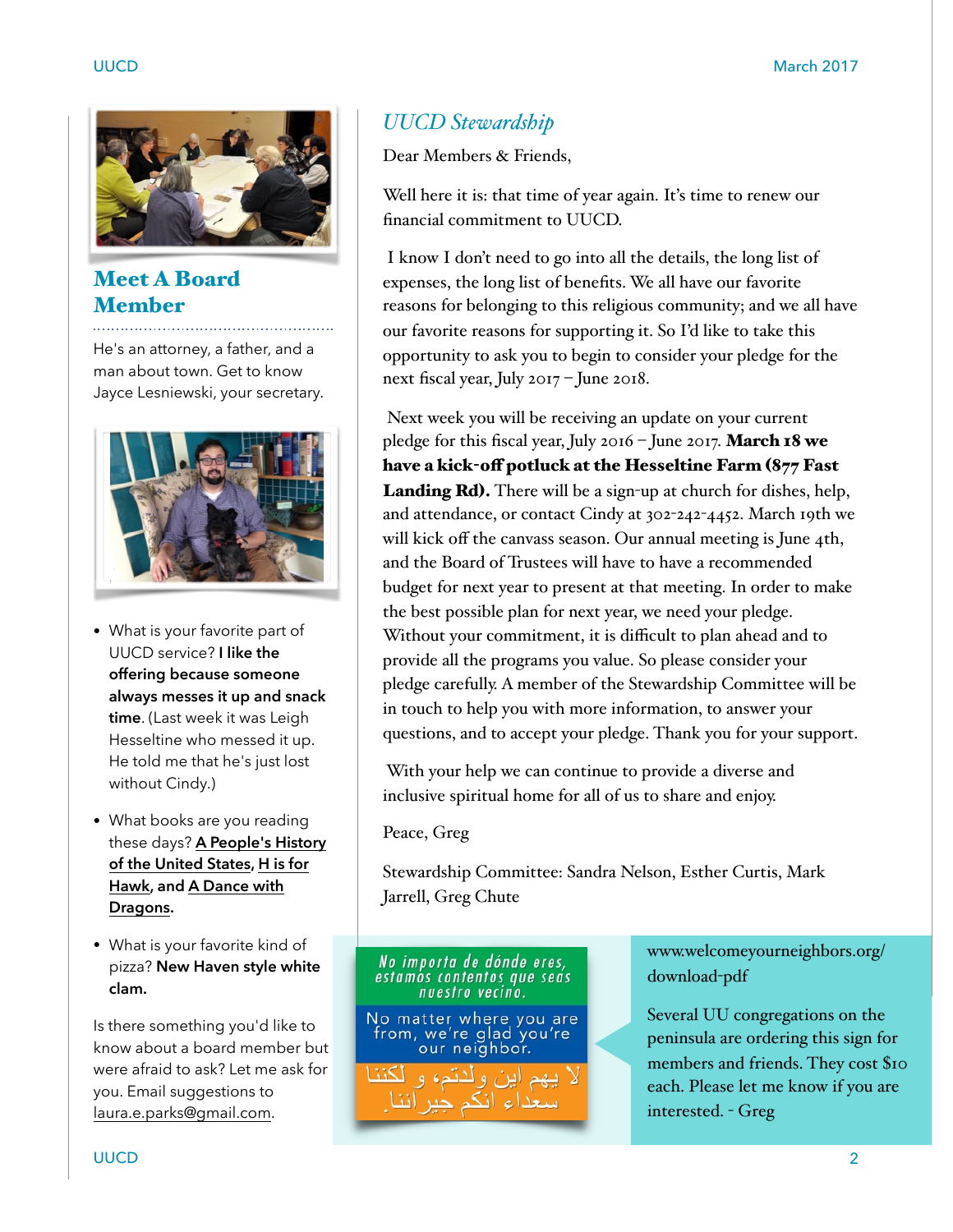#### **Meditate**

 The Mindfulness practice group **(first Wednesdays, 7-8.30pm)** is led by Abby Miller, who has practiced mindfulness in the tradition of Thich Nhat Hanh for many years. Guided Meditation, Walking Mediation and Silent Meditation are included. If you could benefit from some tools to reduce stress, join us as we follow our breath to focus on the present moment.

## Dine

The UUCD Diners Club had another delightful evening out at Brick Works in Smyrna in February. Fourteen people showed up and enjoyed good food and great conversation. Several new-comers attended which was great for getting acquainted.



We will meet again on **Tuesday, March 14 at 6:30 at Piazza Mia**: 492 S Red Haven Ln, Dover, DE 19901 (Rt 13. right in front of the Kent County Library). Let me know if you plan to attend so I can call in reservations. It is hard on a restaurant if so many of us just show up with no warning. – Greg

#### *A Note From Our President*

We could nickname March "money month" because much of our energy will go toward shoring up our current budget with our big fun and fund raiser, March Madness. I hope you have donated an item, made arrangements to come, if possible, or to bid by proxy if you can't come, invited friends, if you are coming, and will have a great time. This event is vital to our continued existence with a worship space (rent) and professional religious leadership (Rev. Greg). Please participate in any way that you can.

You may already be engaging in summer vacation planning, so I'd like to put in a plug for considering spending time this summer in a UU kind of way. There are a number of UU camps to consider. Being a part of a UU community can be transformative for you and your family. Here are some options to consider:

- UU Mid Atlantic Community, July 9-15, held at De Sales University in Center Valley, PA. The theme this year is "Across" Generations, Across Time". I have been to UUMAC several times, and this event is very family friendly as well as single or couple friendly.
- Some UU summer activities are available throughout the summer, e.g., Star Island in NH, Ferry Beach in Maine, Rowe in Mass. I have the catalog for Star Island and can tell you about it and Ferry Beach from personal experience.

We are still in the process of planning our summer services. Rev. Greg takes the whole month of July off (as is traditional for UU churches) which leaves us planning our own. Services in the summer are traditionally a little more informal. If you have thoughts for a service or an activity, now would be a good time to let Laura Parks know.

I just looked out in my backyard and there are enough daffodils blooming to make a bouquet. I wouldn't have expected this in February!! I have no idea what March will bring—in terms of weather of the daily political events. You can see, it's truly time for MARCH MADNESS!

March 4<sup>th</sup> at 6:00. Be there or be square. Sheryl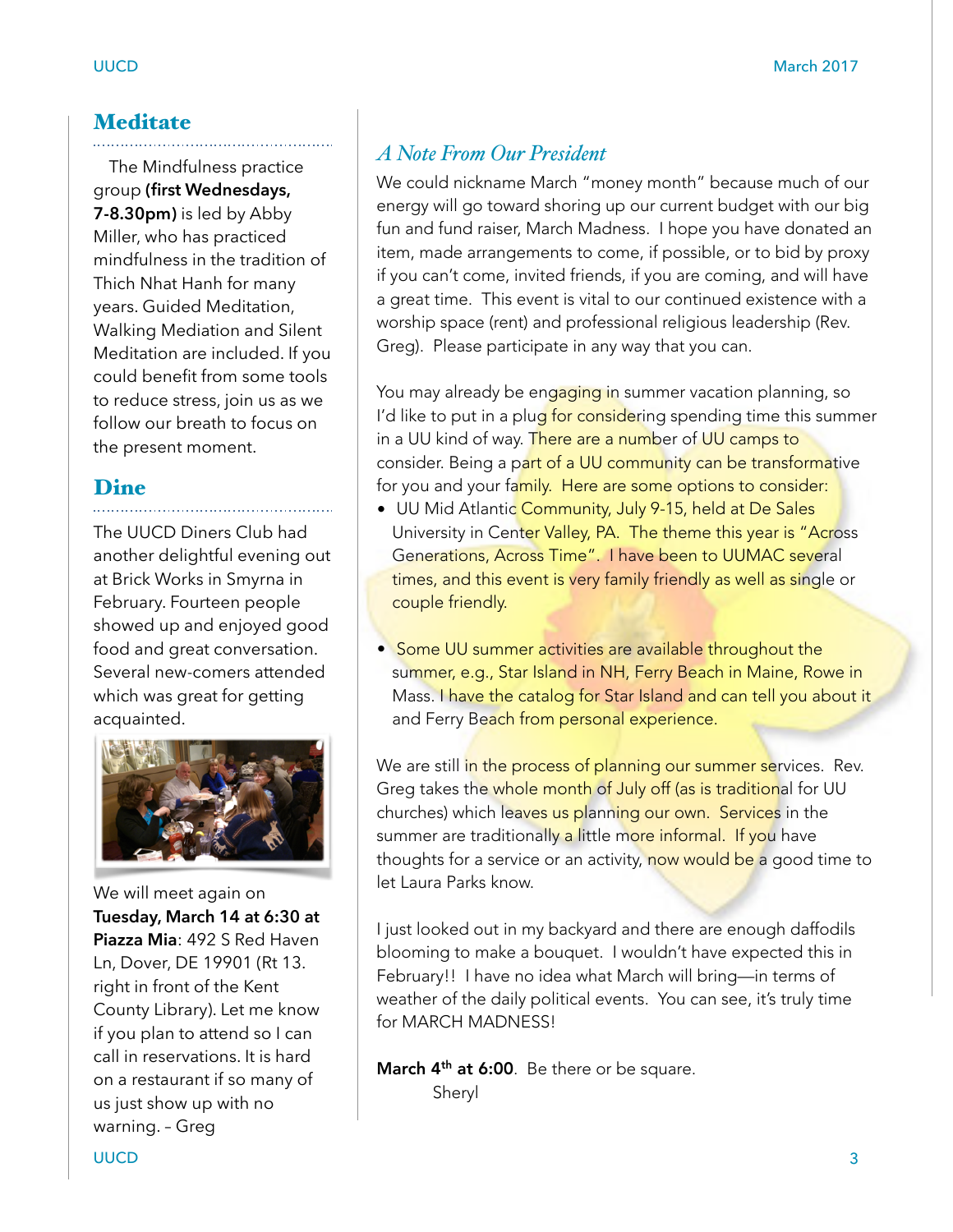### Elaphebolion **Offertory**

Member Alex Conall has planned an event for the group Delmarva Nikephoros Proto-Demos of Hellenion.

Join them in making offerings to Hephaistos, asking His blessings on all artisans and craftworkers, and a potluck. Silver Lake Park, **March 11th at 1pm**

Contact Alex [\(alexconall@gmail.com](mailto:alexconall@gmail.com)) for more details.

# Women's UU Retreat

UUWomenspirit is a nonprofit, volunteer-run organization that has hosted all-women retreats since 1987. Their next retreat will be held on **May 17-21** at The Mountain Retreat and Learning Center in Highlands, NC. The theme is *Ancient Whispers: A Pilgrimage to Women's Mysteries*. [www.uuwomenspirit.org](http://www.uuwomenspirit.org/)

#### *Denominational News*

The Joseph Priestly District is being consolidated into the Central East Region (CER) which includes the former Metropolitan New York District, the Ohio Meadville District, and the St. Lawrence District. Our primary contact will still be Rev David Pyle, and our primary contact with other congregations will be through the Delmarva Cluster which includes the eight UU congregations on the peninsula. Included in the reorganization is a reassessment of how the UUA wants to recommend congregations pay their Fair Share (Annual Program Fund) to the denomination and the district. They are considering a percentage of the operating budget sent to the UUA rather than the current recommended cost per member. This is a lot to process. Let me know if you have any questions of concerns.

Below is part of a recent email from Rev David Pyle regarding the monthly internet conferences for congregational presidents and leaders. Anyone can attend. These meetings can be very informative. Enjoy - Greg

Next month's meeting (March 22nd at 7:30pm) will be focused on congregational finances and upcoming changes to the UUA Annual Program Fund, and will include the UUA's Congregational Giving Manager, Norrie Gall, as the Spotlight Staff Member. There will be plenty of time for question and answer, and our focused discussion time at the end will be about congregational financial management.

I look forward to being with you all each month.

https://zoom.us/my/revdavidpyle See you there!

Be well and Blessed,

Rev. David Pyle

Cell (847) 917-0072 | dpyle@uua.org | Skype: celestiallands



Riley Hamilton (2), Kerry McElwee (5), Debbie Hamilton (10), Emily Lettieri (11), Molly Keogh (12), Jack Pickett (13), Alta Porterfield (16), Tom Gower & Jackie Mahee (18), Erv Schliefer (21), Zoe Miller (24), Cindy Hesseltine (27), Julie Price (30)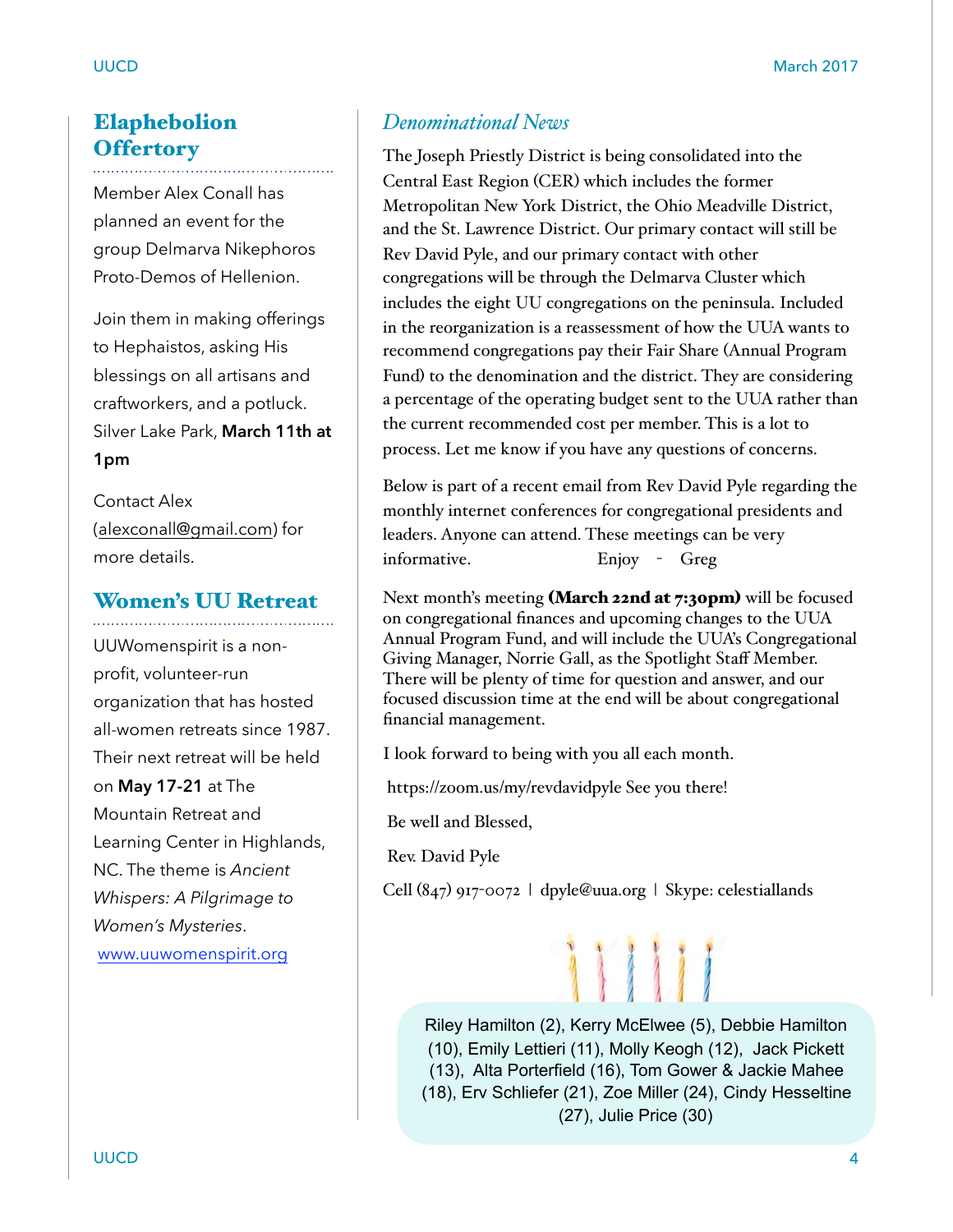

# **Food for Thought**

 *People say, what is the sense of our small effort. They cannot see that we must lay one brick at a time, take one step at a time. No one has a right to sit down and feel hopeless. There's too much work to do.* **– Dorothy Day**

 I always loved Alfred E. Neuman and MAD magazine. Many of you are too young to remember the iconoclastic periodical founded in 1952. As a teenager in the sixties it truly spoke to me. Nothing was sacred. The writers and editors poked fun at and splashed absurdity on everything from politics, to religion, to philosophy, to social norms, to human presumption, to the military-industrial complex. My parents hated it. It was "disrespectful" they said. Try as I might I never could get them to explain to me why the "establishment" which was failing should tacitly deserve amnesty. I couldn't help but imagine that perhaps there was an alternative?

 At the time I thought there was. It didn't really turn out that way. When my "generation" of leaders arrived, it wound up being primarily more of the same. Consciousness raising finally got us out of Vietnam (how ironic that they never were the menace they were painted to be); but we evidently had learned nothing when considering intervention in Iraq and Afghanistan (which has also gotten us nowhere). We can't seem to be able to think or get outside the box. Of course, there are those occasional glimpses of light and insight; people who can raise our hopes, inspire our vision, and console our spirits. But more often than not the light dims and the vision disappears. The status quo is just too persistent.

 That is not to say I have become apathetic. I do agree with Dorothy Day and Margaret Mead that there is too much to be done and that we can do it. But I have also come to more fully realize the meaning of *moksha.* In the Hindu (and Buddhist) traditions, *moksha* is usually described (not defined) as "non-attachment." It is not detachment; not separation or alienation. Rather, it is letting go of desire and craving. We may still have goals and objectives, but we can let go of the emotionality which so often fills us with distress and disaffection; even anger and disrespect. The Mahatma described the journey as *satyagraha*: committed nonviolent action towards peace and justice.

*Satyagraha in its dynamic condition does not mean meek submission to the will of the*  evildoer, but it means the pitting of one's whole soul against the will of the tyrant. Working *under this law of our being, it is possible for a single individual to defy the whole might of an unjust empire to save his (sic) honor, his religion, his soul and lay the foundation for that empire's fall or its regeneration. - Mohandas Gandhi*